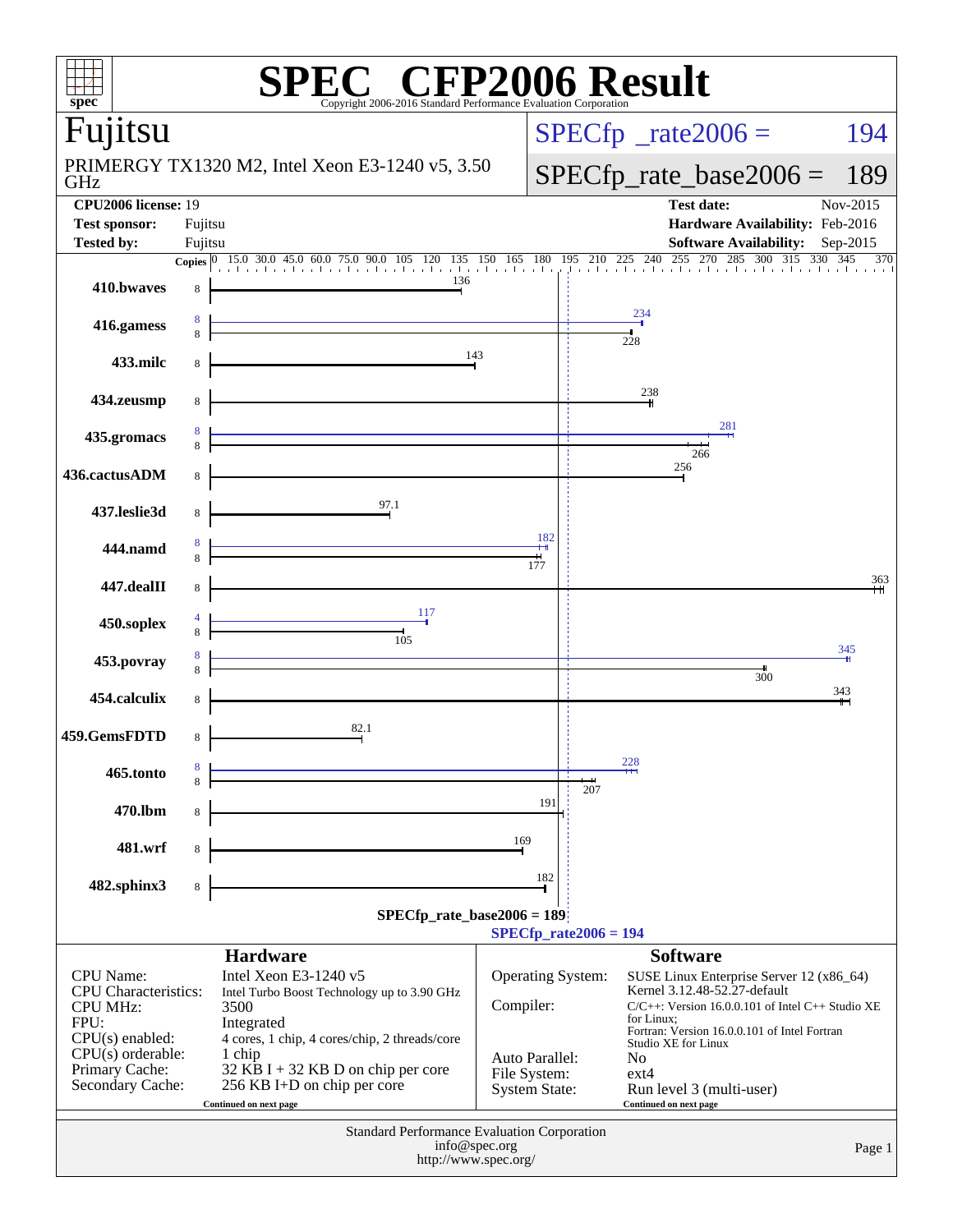

## Fujitsu

GHz PRIMERGY TX1320 M2, Intel Xeon E3-1240 v5, 3.50  $SPECTp_rate2006 = 194$ 

# [SPECfp\\_rate\\_base2006 =](http://www.spec.org/auto/cpu2006/Docs/result-fields.html#SPECfpratebase2006) 189

| <b>CPU2006 license: 19</b> |                                    | Nov-2015<br><b>Test date:</b> |                                             |
|----------------------------|------------------------------------|-------------------------------|---------------------------------------------|
| <b>Test sponsor:</b>       | Fujitsu                            |                               | Hardware Availability: Feb-2016             |
| <b>Tested by:</b>          | Fujitsu                            |                               | <b>Software Availability:</b><br>$Sep-2015$ |
| L3 Cache:                  | 8 MB I+D on chip per chip          | <b>Base Pointers:</b>         | $32/64$ -bit                                |
| Other Cache:               | None                               | Peak Pointers:                | $32/64$ -bit                                |
| Memory:                    | 64 GB (4 x 16 GB 2Rx8 PC4-2133P-E) | Other Software:               | None                                        |
| Disk Subsystem:            | 1 x SATA, 500 GB, 7200 RPM         |                               |                                             |
| Other Hardware:            | None                               |                               |                                             |

**[Results Table](http://www.spec.org/auto/cpu2006/Docs/result-fields.html#ResultsTable)**

| Results Tavic |      |                                                                                                     |                |       |                |       |                          |                |                                           |                |              |                |              |
|---------------|------|-----------------------------------------------------------------------------------------------------|----------------|-------|----------------|-------|--------------------------|----------------|-------------------------------------------|----------------|--------------|----------------|--------------|
| <b>Base</b>   |      |                                                                                                     |                |       | <b>Peak</b>    |       |                          |                |                                           |                |              |                |              |
| <b>Copies</b> |      | Ratio                                                                                               | <b>Seconds</b> | Ratio | <b>Seconds</b> | Ratio | <b>Copies</b>            | <b>Seconds</b> | <b>Ratio</b>                              | <b>Seconds</b> | <b>Ratio</b> | <b>Seconds</b> | <b>Ratio</b> |
|               | 799  | 136                                                                                                 | 799            | 136   | 799            | 136   | 8                        | 799            | 136                                       | 799            | 136          | 799            | 136          |
|               | 686  | 228                                                                                                 | 685            | 229   | 688            | 228   |                          | 669            | 234                                       | 669            | 234          | 671            | 233          |
|               | 513  | 143                                                                                                 | 512            | 143   | 513            | 143   |                          | 513            | 143                                       | 512            | 143          | 513            | <u>143</u>   |
|               | 303  | 240                                                                                                 | 306            | 238   | 305            | 238   | 8                        | 303            | 240                                       | 306            | 238          | 305            | 238          |
|               | 220  | 259                                                                                                 | 212            | 270   | 215            | 266   | 8                        | 202            | 283                                       | 212            | 270          | 203            | 281          |
|               | 372  | 257                                                                                                 | 373            | 256   | 373            | 256   | 8                        | 372            | 257                                       | 373            | 256          | 373            | 256          |
|               | 774  |                                                                                                     | 775            | 97.1  | 773            |       | 8                        | 774            | 97.1                                      | 775            |              | 773            | 97.2         |
|               | 363  | 177                                                                                                 | 363            | 177   | 358            | 179   |                          | 360            | 178                                       | 353            | 182          | 351            | 183          |
|               | 252  | 363                                                                                                 | 251            | 365   | 254            | 360   |                          | 252            | 363                                       | 251            | 365          | 254            | 360          |
|               | 636  | 105                                                                                                 | 637            | 105   | 640            | 104   | $\overline{\mathcal{A}}$ | 285            | 117                                       | 286            | 117          | 284            | 118          |
|               | 142  | 300                                                                                                 | 142            | 300   | 141            | 301   |                          | 123            | 345                                       | 123            | 347          | 123            | 345          |
|               | 193  | 343                                                                                                 | 193            | 342   | 190            | 347   |                          | 193            | 343                                       | 193            | 342          | 190            | 347          |
|               | 1034 | 82.1                                                                                                | 1034           | 82.1  | 1034           |       |                          | 1034           | 82.1                                      | 1034           | 82.1         | 1034           | 82.1         |
|               | 380  | 207                                                                                                 | 378            | 208   | 391            | 202   |                          | 345            | 228                                       | 340            | 231          | 349            | 226          |
|               | 575  | 191                                                                                                 | 575            | 191   | 576            | 191   |                          | 575            | 191                                       | 575            | 191          | 576            | 191          |
|               | 528  | 169                                                                                                 | 529            | 169   | 528            | 169   | 8                        | 528            | 169                                       | 529            | 169          | 528            | 169          |
|               | 859  | 182                                                                                                 | 862            | 181   | 858            | 182   | 8                        | 859            | 182                                       | 862            | 181          | 858            | 182          |
|               |      | <b>Seconds</b><br>8<br>8<br>8<br>8<br>8<br>8<br>8<br>8<br>8<br>8<br>8<br>8<br>8<br>8<br>8<br>8<br>8 |                | 97.1  |                |       |                          | 97.2<br>82.1   | 8<br>8<br>8<br>8<br>8<br>8<br>8<br>8<br>8 |                |              |                | 97.1         |

Results appear in the [order in which they were run.](http://www.spec.org/auto/cpu2006/Docs/result-fields.html#RunOrder) Bold underlined text [indicates a median measurement.](http://www.spec.org/auto/cpu2006/Docs/result-fields.html#Median)

#### **[Submit Notes](http://www.spec.org/auto/cpu2006/Docs/result-fields.html#SubmitNotes)**

 The taskset mechanism was used to bind copies to processors. The config file option 'submit' was used to generate taskset commands to bind each copy to a specific processor. For details, please see the config file.

#### **[Operating System Notes](http://www.spec.org/auto/cpu2006/Docs/result-fields.html#OperatingSystemNotes)**

Stack size set to unlimited using "ulimit -s unlimited"

#### **[Platform Notes](http://www.spec.org/auto/cpu2006/Docs/result-fields.html#PlatformNotes)**

 BIOS configuration: Sysinfo program /home/SPECcpu2006/config/sysinfo.rev6914 \$Rev: 6914 \$ \$Date:: 2014-06-25 #\$ e3fbb8667b5a285932ceab81e28219e1

Continued on next page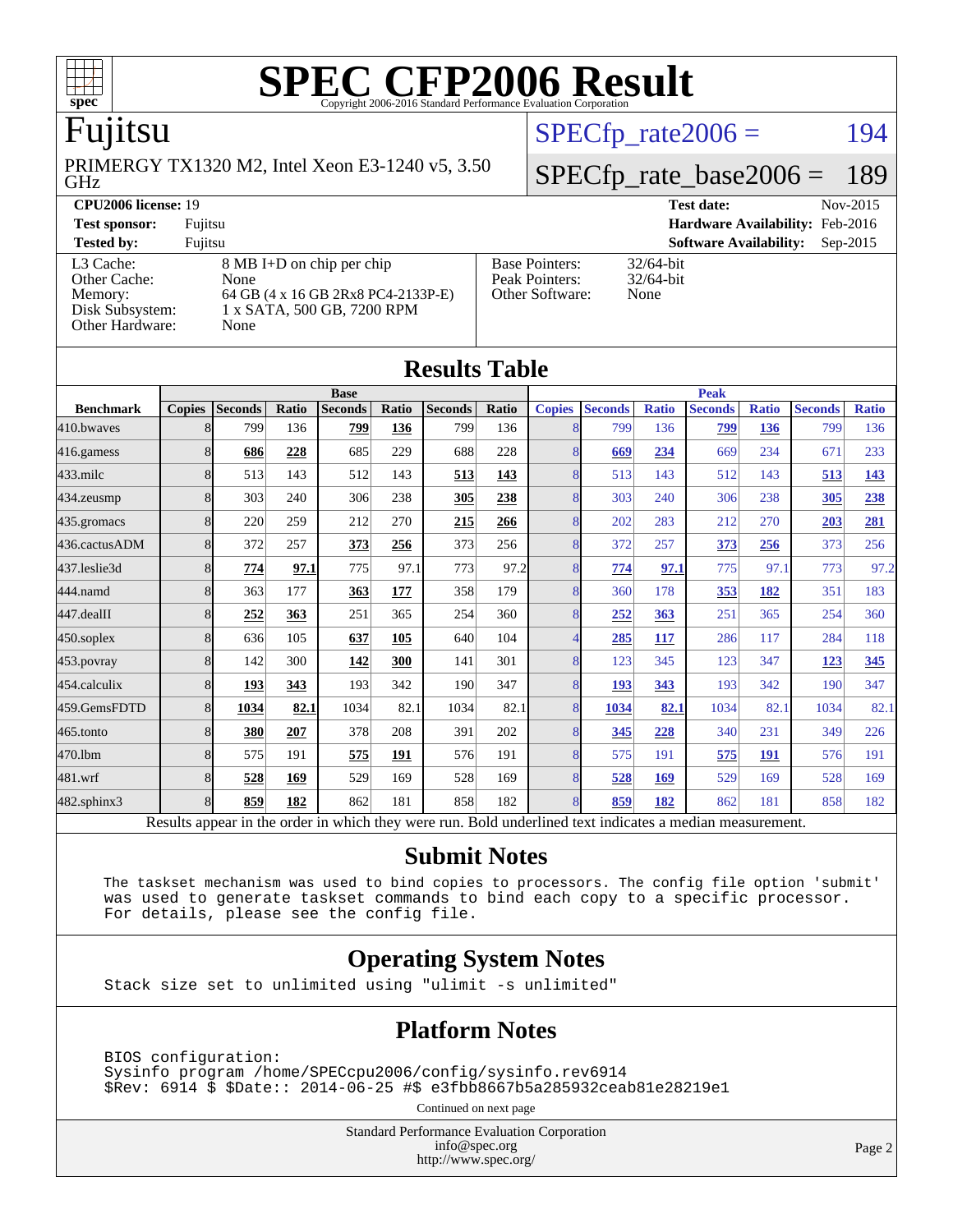

# Fujitsu

GHz PRIMERGY TX1320 M2, Intel Xeon E3-1240 v5, 3.50  $SPECfp_rate2006 = 194$  $SPECfp_rate2006 = 194$ 

[SPECfp\\_rate\\_base2006 =](http://www.spec.org/auto/cpu2006/Docs/result-fields.html#SPECfpratebase2006) 189 **[CPU2006 license:](http://www.spec.org/auto/cpu2006/Docs/result-fields.html#CPU2006license)** 19 **[Test date:](http://www.spec.org/auto/cpu2006/Docs/result-fields.html#Testdate)** Nov-2015 **[Test sponsor:](http://www.spec.org/auto/cpu2006/Docs/result-fields.html#Testsponsor)** Fujitsu **[Hardware Availability:](http://www.spec.org/auto/cpu2006/Docs/result-fields.html#HardwareAvailability)** Feb-2016

#### **[Platform Notes \(Continued\)](http://www.spec.org/auto/cpu2006/Docs/result-fields.html#PlatformNotes)**

**[Tested by:](http://www.spec.org/auto/cpu2006/Docs/result-fields.html#Testedby)** Fujitsu **[Software Availability:](http://www.spec.org/auto/cpu2006/Docs/result-fields.html#SoftwareAvailability)** Sep-2015

Standard Performance Evaluation Corporation [info@spec.org](mailto:info@spec.org) <http://www.spec.org/> Page 3 running on TX1320M2 Wed Nov 25 20:55:39 2015 This section contains SUT (System Under Test) info as seen by some common utilities. To remove or add to this section, see: <http://www.spec.org/cpu2006/Docs/config.html#sysinfo> From /proc/cpuinfo model name : Intel(R) Xeon(R) CPU E3-1240 v5 @ 3.50GHz 1 "physical id"s (chips) 8 "processors" cores, siblings (Caution: counting these is hw and system dependent. The following excerpts from /proc/cpuinfo might not be reliable. Use with caution.) cpu cores : 4 siblings : 8 physical 0: cores 0 1 2 3 cache size : 8192 KB From /proc/meminfo<br>MemTotal: 65906076 kB HugePages\_Total: 0 Hugepagesize: 2048 kB /usr/bin/lsb\_release -d SUSE Linux Enterprise Server 12 From /etc/\*release\* /etc/\*version\* SuSE-release: SUSE Linux Enterprise Server 12 (x86\_64) VERSION = 12 PATCHLEVEL = 0 # This file is deprecated and will be removed in a future service pack or release. # Please check /etc/os-release for details about this release. os-release: NAME="SLES" VERSION="12" VERSION\_ID="12" PRETTY\_NAME="SUSE Linux Enterprise Server 12" ID="sles" ANSI\_COLOR="0;32" CPE\_NAME="cpe:/o:suse:sles:12" uname -a: Linux TX1320M2 3.12.48-52.27-default #1 SMP Mon Oct 5 10:08:10 UTC 2015 (314f0e3) x86\_64 x86\_64 x86\_64 GNU/Linux run-level 5 Nov 25 12:56 SPEC is set to: /home/SPECcpu2006 Filesystem Type Size Used Avail Use% Mounted on /dev/sda3 xfs 1.6T 12G 1.6T 1% /home Continued on next page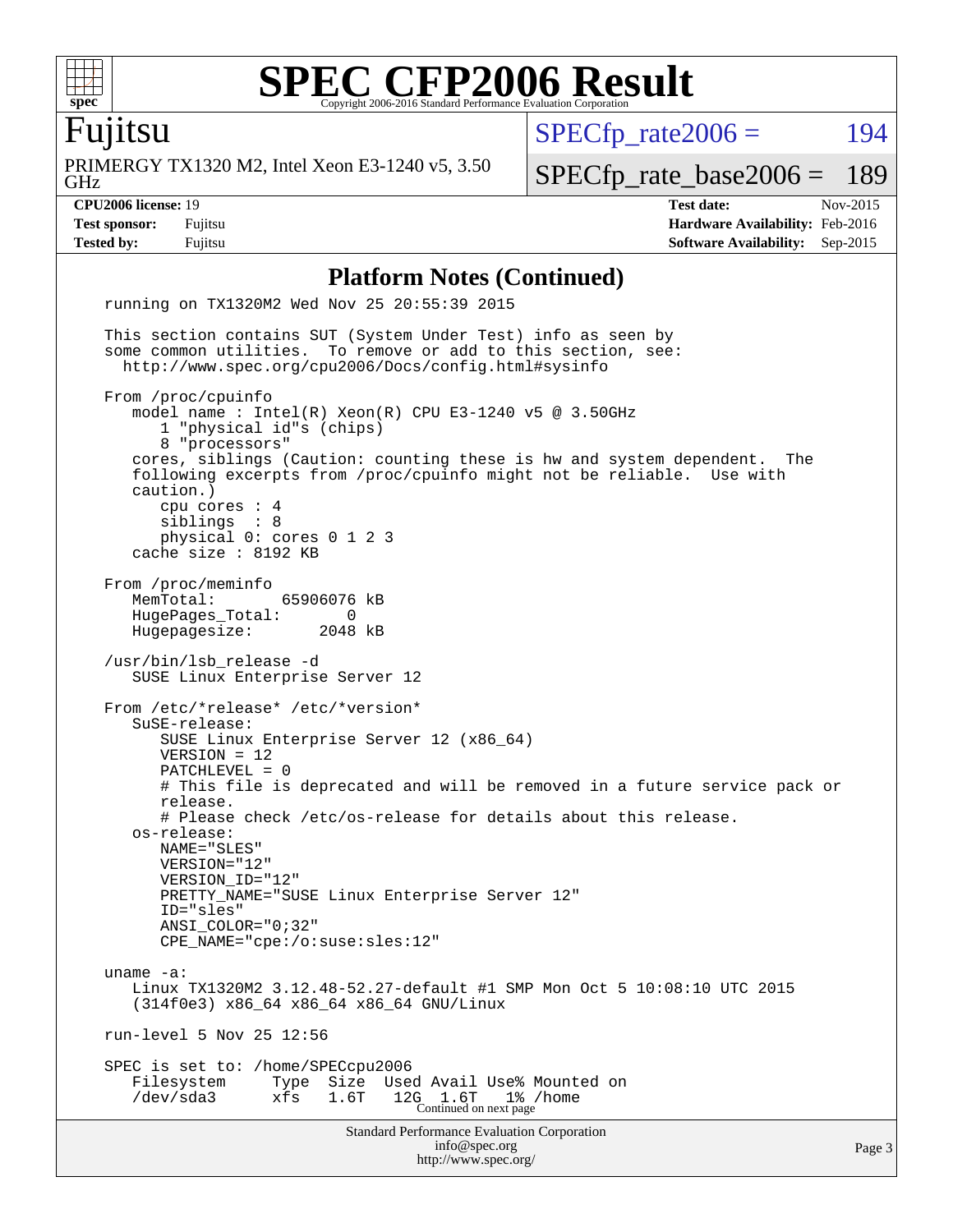

#### Fujitsu

GHz PRIMERGY TX1320 M2, Intel Xeon E3-1240 v5, 3.50  $SPECTp\_rate2006 = 194$ 

[SPECfp\\_rate\\_base2006 =](http://www.spec.org/auto/cpu2006/Docs/result-fields.html#SPECfpratebase2006) 189

**[CPU2006 license:](http://www.spec.org/auto/cpu2006/Docs/result-fields.html#CPU2006license)** 19 **[Test date:](http://www.spec.org/auto/cpu2006/Docs/result-fields.html#Testdate)** Nov-2015 **[Test sponsor:](http://www.spec.org/auto/cpu2006/Docs/result-fields.html#Testsponsor)** Fujitsu **[Hardware Availability:](http://www.spec.org/auto/cpu2006/Docs/result-fields.html#HardwareAvailability)** Feb-2016 **[Tested by:](http://www.spec.org/auto/cpu2006/Docs/result-fields.html#Testedby)** Fujitsu **[Software Availability:](http://www.spec.org/auto/cpu2006/Docs/result-fields.html#SoftwareAvailability)** Sep-2015

#### **[Platform Notes \(Continued\)](http://www.spec.org/auto/cpu2006/Docs/result-fields.html#PlatformNotes)**

Additional information from dmidecode:

 Warning: Use caution when you interpret this section. The 'dmidecode' program reads system data which is "intended to allow hardware to be accurately determined", but the intent may not be met, as there are frequent changes to hardware, firmware, and the "DMTF SMBIOS" standard.

 BIOS FUJITSU // American Megatrends Inc. V5.0.0.11 R1.1.0 for D3373-A1x 10/30/2015 Memory: 4x SK Hynix HMA82GU7MFR8N-TF 16 GB 2 rank 2133 MHz

(End of data from sysinfo program)

#### **[General Notes](http://www.spec.org/auto/cpu2006/Docs/result-fields.html#GeneralNotes)**

Environment variables set by runspec before the start of the run: LD\_LIBRARY\_PATH = "/home/SPECcpu2006/libs/32:/home/SPECcpu2006/libs/64:/home/SPECcpu2006/sh"

 Binaries compiled on a system with 1x Intel Core i5-4670K CPU + 32GB memory using RedHat EL 7.1 Transparent Huge Pages enabled with: echo always > /sys/kernel/mm/transparent\_hugepage/enabled

For information about Fujitsu please visit: <http://www.fujitsu.com>

### **[Base Compiler Invocation](http://www.spec.org/auto/cpu2006/Docs/result-fields.html#BaseCompilerInvocation)**

[C benchmarks](http://www.spec.org/auto/cpu2006/Docs/result-fields.html#Cbenchmarks):

 $\text{icc}$   $-\text{m64}$ 

[C++ benchmarks:](http://www.spec.org/auto/cpu2006/Docs/result-fields.html#CXXbenchmarks) [icpc -m64](http://www.spec.org/cpu2006/results/res2016q1/cpu2006-20160111-38687.flags.html#user_CXXbase_intel_icpc_64bit_bedb90c1146cab66620883ef4f41a67e)

[Fortran benchmarks](http://www.spec.org/auto/cpu2006/Docs/result-fields.html#Fortranbenchmarks): [ifort -m64](http://www.spec.org/cpu2006/results/res2016q1/cpu2006-20160111-38687.flags.html#user_FCbase_intel_ifort_64bit_ee9d0fb25645d0210d97eb0527dcc06e)

[Benchmarks using both Fortran and C](http://www.spec.org/auto/cpu2006/Docs/result-fields.html#BenchmarksusingbothFortranandC): [icc -m64](http://www.spec.org/cpu2006/results/res2016q1/cpu2006-20160111-38687.flags.html#user_CC_FCbase_intel_icc_64bit_0b7121f5ab7cfabee23d88897260401c) [ifort -m64](http://www.spec.org/cpu2006/results/res2016q1/cpu2006-20160111-38687.flags.html#user_CC_FCbase_intel_ifort_64bit_ee9d0fb25645d0210d97eb0527dcc06e)

## **[Base Portability Flags](http://www.spec.org/auto/cpu2006/Docs/result-fields.html#BasePortabilityFlags)**

 410.bwaves: [-DSPEC\\_CPU\\_LP64](http://www.spec.org/cpu2006/results/res2016q1/cpu2006-20160111-38687.flags.html#suite_basePORTABILITY410_bwaves_DSPEC_CPU_LP64) 416.gamess: [-DSPEC\\_CPU\\_LP64](http://www.spec.org/cpu2006/results/res2016q1/cpu2006-20160111-38687.flags.html#suite_basePORTABILITY416_gamess_DSPEC_CPU_LP64) 433.milc: [-DSPEC\\_CPU\\_LP64](http://www.spec.org/cpu2006/results/res2016q1/cpu2006-20160111-38687.flags.html#suite_basePORTABILITY433_milc_DSPEC_CPU_LP64) 434.zeusmp: [-DSPEC\\_CPU\\_LP64](http://www.spec.org/cpu2006/results/res2016q1/cpu2006-20160111-38687.flags.html#suite_basePORTABILITY434_zeusmp_DSPEC_CPU_LP64)

Continued on next page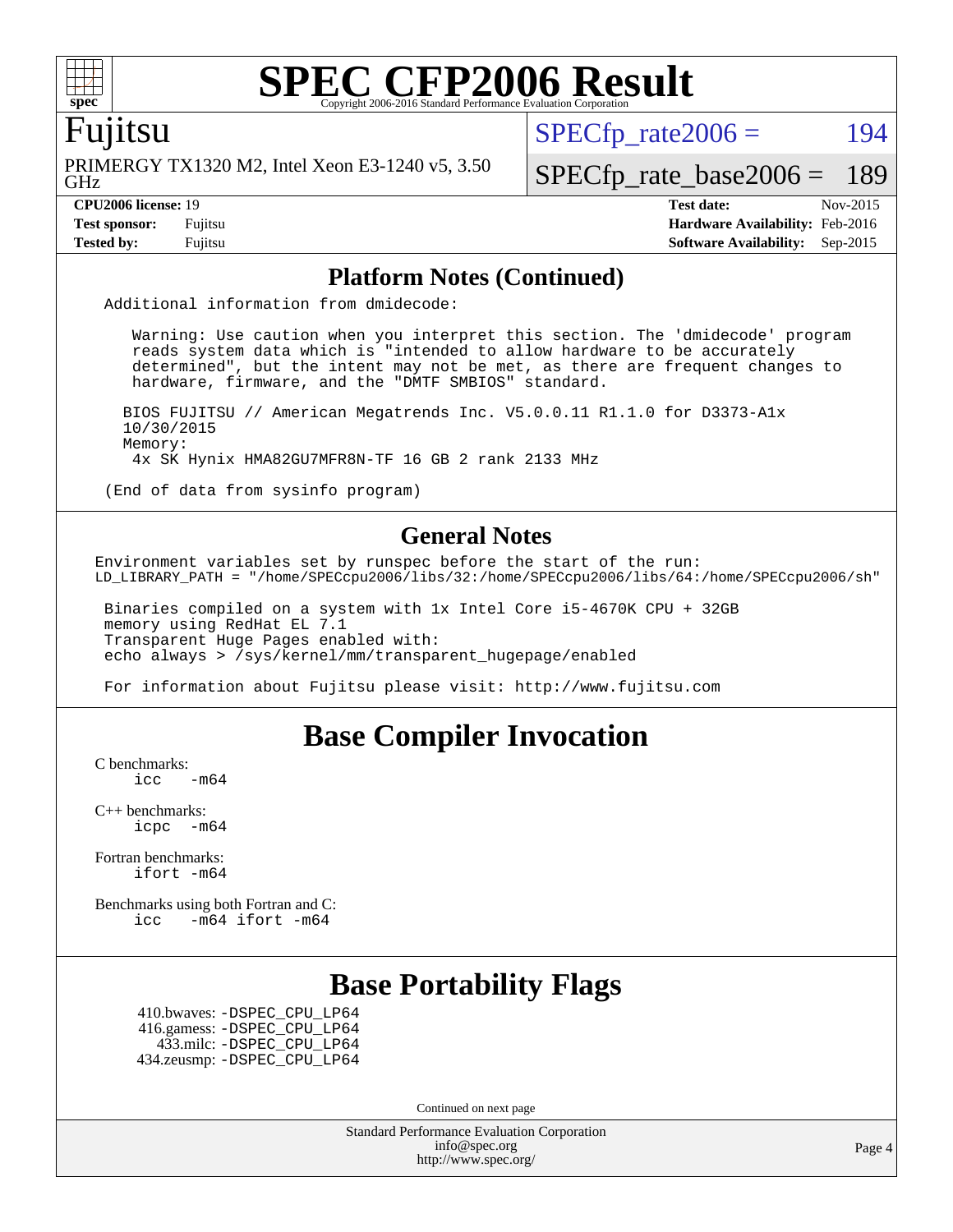

Fujitsu

GHz PRIMERGY TX1320 M2, Intel Xeon E3-1240 v5, 3.50  $SPECTp\_rate2006 = 194$ 

[SPECfp\\_rate\\_base2006 =](http://www.spec.org/auto/cpu2006/Docs/result-fields.html#SPECfpratebase2006) 189

| <b>Test sponsor:</b> | Fujitsu |
|----------------------|---------|
| Tested by:           | Fuiitsu |

**[CPU2006 license:](http://www.spec.org/auto/cpu2006/Docs/result-fields.html#CPU2006license)** 19 **[Test date:](http://www.spec.org/auto/cpu2006/Docs/result-fields.html#Testdate)** Nov-2015 **[Hardware Availability:](http://www.spec.org/auto/cpu2006/Docs/result-fields.html#HardwareAvailability)** Feb-2016 **[Software Availability:](http://www.spec.org/auto/cpu2006/Docs/result-fields.html#SoftwareAvailability)** Sep-2015

## **[Base Portability Flags \(Continued\)](http://www.spec.org/auto/cpu2006/Docs/result-fields.html#BasePortabilityFlags)**

 435.gromacs: [-DSPEC\\_CPU\\_LP64](http://www.spec.org/cpu2006/results/res2016q1/cpu2006-20160111-38687.flags.html#suite_basePORTABILITY435_gromacs_DSPEC_CPU_LP64) [-nofor\\_main](http://www.spec.org/cpu2006/results/res2016q1/cpu2006-20160111-38687.flags.html#user_baseLDPORTABILITY435_gromacs_f-nofor_main) 436.cactusADM: [-DSPEC\\_CPU\\_LP64](http://www.spec.org/cpu2006/results/res2016q1/cpu2006-20160111-38687.flags.html#suite_basePORTABILITY436_cactusADM_DSPEC_CPU_LP64) [-nofor\\_main](http://www.spec.org/cpu2006/results/res2016q1/cpu2006-20160111-38687.flags.html#user_baseLDPORTABILITY436_cactusADM_f-nofor_main) 437.leslie3d: [-DSPEC\\_CPU\\_LP64](http://www.spec.org/cpu2006/results/res2016q1/cpu2006-20160111-38687.flags.html#suite_basePORTABILITY437_leslie3d_DSPEC_CPU_LP64) 444.namd: [-DSPEC\\_CPU\\_LP64](http://www.spec.org/cpu2006/results/res2016q1/cpu2006-20160111-38687.flags.html#suite_basePORTABILITY444_namd_DSPEC_CPU_LP64) 447.dealII: [-DSPEC\\_CPU\\_LP64](http://www.spec.org/cpu2006/results/res2016q1/cpu2006-20160111-38687.flags.html#suite_basePORTABILITY447_dealII_DSPEC_CPU_LP64) 450.soplex: [-DSPEC\\_CPU\\_LP64](http://www.spec.org/cpu2006/results/res2016q1/cpu2006-20160111-38687.flags.html#suite_basePORTABILITY450_soplex_DSPEC_CPU_LP64) 453.povray: [-DSPEC\\_CPU\\_LP64](http://www.spec.org/cpu2006/results/res2016q1/cpu2006-20160111-38687.flags.html#suite_basePORTABILITY453_povray_DSPEC_CPU_LP64) 454.calculix: [-DSPEC\\_CPU\\_LP64](http://www.spec.org/cpu2006/results/res2016q1/cpu2006-20160111-38687.flags.html#suite_basePORTABILITY454_calculix_DSPEC_CPU_LP64) [-nofor\\_main](http://www.spec.org/cpu2006/results/res2016q1/cpu2006-20160111-38687.flags.html#user_baseLDPORTABILITY454_calculix_f-nofor_main) 459.GemsFDTD: [-DSPEC\\_CPU\\_LP64](http://www.spec.org/cpu2006/results/res2016q1/cpu2006-20160111-38687.flags.html#suite_basePORTABILITY459_GemsFDTD_DSPEC_CPU_LP64) 465.tonto: [-DSPEC\\_CPU\\_LP64](http://www.spec.org/cpu2006/results/res2016q1/cpu2006-20160111-38687.flags.html#suite_basePORTABILITY465_tonto_DSPEC_CPU_LP64) 470.lbm: [-DSPEC\\_CPU\\_LP64](http://www.spec.org/cpu2006/results/res2016q1/cpu2006-20160111-38687.flags.html#suite_basePORTABILITY470_lbm_DSPEC_CPU_LP64) 481.wrf: [-DSPEC\\_CPU\\_LP64](http://www.spec.org/cpu2006/results/res2016q1/cpu2006-20160111-38687.flags.html#suite_basePORTABILITY481_wrf_DSPEC_CPU_LP64) [-DSPEC\\_CPU\\_CASE\\_FLAG](http://www.spec.org/cpu2006/results/res2016q1/cpu2006-20160111-38687.flags.html#b481.wrf_baseCPORTABILITY_DSPEC_CPU_CASE_FLAG) [-DSPEC\\_CPU\\_LINUX](http://www.spec.org/cpu2006/results/res2016q1/cpu2006-20160111-38687.flags.html#b481.wrf_baseCPORTABILITY_DSPEC_CPU_LINUX) 482.sphinx3: [-DSPEC\\_CPU\\_LP64](http://www.spec.org/cpu2006/results/res2016q1/cpu2006-20160111-38687.flags.html#suite_basePORTABILITY482_sphinx3_DSPEC_CPU_LP64)

## **[Base Optimization Flags](http://www.spec.org/auto/cpu2006/Docs/result-fields.html#BaseOptimizationFlags)**

[C benchmarks](http://www.spec.org/auto/cpu2006/Docs/result-fields.html#Cbenchmarks):

[-xCORE-AVX2](http://www.spec.org/cpu2006/results/res2016q1/cpu2006-20160111-38687.flags.html#user_CCbase_f-xAVX2_5f5fc0cbe2c9f62c816d3e45806c70d7) [-ipo](http://www.spec.org/cpu2006/results/res2016q1/cpu2006-20160111-38687.flags.html#user_CCbase_f-ipo) [-O3](http://www.spec.org/cpu2006/results/res2016q1/cpu2006-20160111-38687.flags.html#user_CCbase_f-O3) [-no-prec-div](http://www.spec.org/cpu2006/results/res2016q1/cpu2006-20160111-38687.flags.html#user_CCbase_f-no-prec-div) [-opt-prefetch](http://www.spec.org/cpu2006/results/res2016q1/cpu2006-20160111-38687.flags.html#user_CCbase_f-opt-prefetch) [-auto-p32](http://www.spec.org/cpu2006/results/res2016q1/cpu2006-20160111-38687.flags.html#user_CCbase_f-auto-p32) [-ansi-alias](http://www.spec.org/cpu2006/results/res2016q1/cpu2006-20160111-38687.flags.html#user_CCbase_f-ansi-alias) [-opt-mem-layout-trans=3](http://www.spec.org/cpu2006/results/res2016q1/cpu2006-20160111-38687.flags.html#user_CCbase_f-opt-mem-layout-trans_a7b82ad4bd7abf52556d4961a2ae94d5)

[C++ benchmarks:](http://www.spec.org/auto/cpu2006/Docs/result-fields.html#CXXbenchmarks) [-xCORE-AVX2](http://www.spec.org/cpu2006/results/res2016q1/cpu2006-20160111-38687.flags.html#user_CXXbase_f-xAVX2_5f5fc0cbe2c9f62c816d3e45806c70d7) [-ipo](http://www.spec.org/cpu2006/results/res2016q1/cpu2006-20160111-38687.flags.html#user_CXXbase_f-ipo) [-O3](http://www.spec.org/cpu2006/results/res2016q1/cpu2006-20160111-38687.flags.html#user_CXXbase_f-O3) [-no-prec-div](http://www.spec.org/cpu2006/results/res2016q1/cpu2006-20160111-38687.flags.html#user_CXXbase_f-no-prec-div) [-opt-prefetch](http://www.spec.org/cpu2006/results/res2016q1/cpu2006-20160111-38687.flags.html#user_CXXbase_f-opt-prefetch) [-auto-p32](http://www.spec.org/cpu2006/results/res2016q1/cpu2006-20160111-38687.flags.html#user_CXXbase_f-auto-p32) [-ansi-alias](http://www.spec.org/cpu2006/results/res2016q1/cpu2006-20160111-38687.flags.html#user_CXXbase_f-ansi-alias) [-opt-mem-layout-trans=3](http://www.spec.org/cpu2006/results/res2016q1/cpu2006-20160111-38687.flags.html#user_CXXbase_f-opt-mem-layout-trans_a7b82ad4bd7abf52556d4961a2ae94d5)

[Fortran benchmarks](http://www.spec.org/auto/cpu2006/Docs/result-fields.html#Fortranbenchmarks): [-xCORE-AVX2](http://www.spec.org/cpu2006/results/res2016q1/cpu2006-20160111-38687.flags.html#user_FCbase_f-xAVX2_5f5fc0cbe2c9f62c816d3e45806c70d7) [-ipo](http://www.spec.org/cpu2006/results/res2016q1/cpu2006-20160111-38687.flags.html#user_FCbase_f-ipo) [-O3](http://www.spec.org/cpu2006/results/res2016q1/cpu2006-20160111-38687.flags.html#user_FCbase_f-O3) [-no-prec-div](http://www.spec.org/cpu2006/results/res2016q1/cpu2006-20160111-38687.flags.html#user_FCbase_f-no-prec-div) [-opt-prefetch](http://www.spec.org/cpu2006/results/res2016q1/cpu2006-20160111-38687.flags.html#user_FCbase_f-opt-prefetch)

[Benchmarks using both Fortran and C](http://www.spec.org/auto/cpu2006/Docs/result-fields.html#BenchmarksusingbothFortranandC): [-xCORE-AVX2](http://www.spec.org/cpu2006/results/res2016q1/cpu2006-20160111-38687.flags.html#user_CC_FCbase_f-xAVX2_5f5fc0cbe2c9f62c816d3e45806c70d7) [-ipo](http://www.spec.org/cpu2006/results/res2016q1/cpu2006-20160111-38687.flags.html#user_CC_FCbase_f-ipo) [-O3](http://www.spec.org/cpu2006/results/res2016q1/cpu2006-20160111-38687.flags.html#user_CC_FCbase_f-O3) [-no-prec-div](http://www.spec.org/cpu2006/results/res2016q1/cpu2006-20160111-38687.flags.html#user_CC_FCbase_f-no-prec-div) [-opt-prefetch](http://www.spec.org/cpu2006/results/res2016q1/cpu2006-20160111-38687.flags.html#user_CC_FCbase_f-opt-prefetch) [-auto-p32](http://www.spec.org/cpu2006/results/res2016q1/cpu2006-20160111-38687.flags.html#user_CC_FCbase_f-auto-p32) [-ansi-alias](http://www.spec.org/cpu2006/results/res2016q1/cpu2006-20160111-38687.flags.html#user_CC_FCbase_f-ansi-alias) [-opt-mem-layout-trans=3](http://www.spec.org/cpu2006/results/res2016q1/cpu2006-20160111-38687.flags.html#user_CC_FCbase_f-opt-mem-layout-trans_a7b82ad4bd7abf52556d4961a2ae94d5)

### **[Peak Compiler Invocation](http://www.spec.org/auto/cpu2006/Docs/result-fields.html#PeakCompilerInvocation)**

[C benchmarks](http://www.spec.org/auto/cpu2006/Docs/result-fields.html#Cbenchmarks):  $\text{icc}$   $-\text{m64}$ 

[C++ benchmarks \(except as noted below\):](http://www.spec.org/auto/cpu2006/Docs/result-fields.html#CXXbenchmarksexceptasnotedbelow) [icpc -m64](http://www.spec.org/cpu2006/results/res2016q1/cpu2006-20160111-38687.flags.html#user_CXXpeak_intel_icpc_64bit_bedb90c1146cab66620883ef4f41a67e)

450.soplex: [icpc -m32 -L/opt/intel/compilers\\_and\\_libraries\\_2016/linux/compiler/lib/ia32\\_lin](http://www.spec.org/cpu2006/results/res2016q1/cpu2006-20160111-38687.flags.html#user_peakCXXLD450_soplex_intel_icpc_b4f50a394bdb4597aa5879c16bc3f5c5)

[Fortran benchmarks](http://www.spec.org/auto/cpu2006/Docs/result-fields.html#Fortranbenchmarks): [ifort -m64](http://www.spec.org/cpu2006/results/res2016q1/cpu2006-20160111-38687.flags.html#user_FCpeak_intel_ifort_64bit_ee9d0fb25645d0210d97eb0527dcc06e)

[Benchmarks using both Fortran and C](http://www.spec.org/auto/cpu2006/Docs/result-fields.html#BenchmarksusingbothFortranandC): [icc -m64](http://www.spec.org/cpu2006/results/res2016q1/cpu2006-20160111-38687.flags.html#user_CC_FCpeak_intel_icc_64bit_0b7121f5ab7cfabee23d88897260401c) [ifort -m64](http://www.spec.org/cpu2006/results/res2016q1/cpu2006-20160111-38687.flags.html#user_CC_FCpeak_intel_ifort_64bit_ee9d0fb25645d0210d97eb0527dcc06e)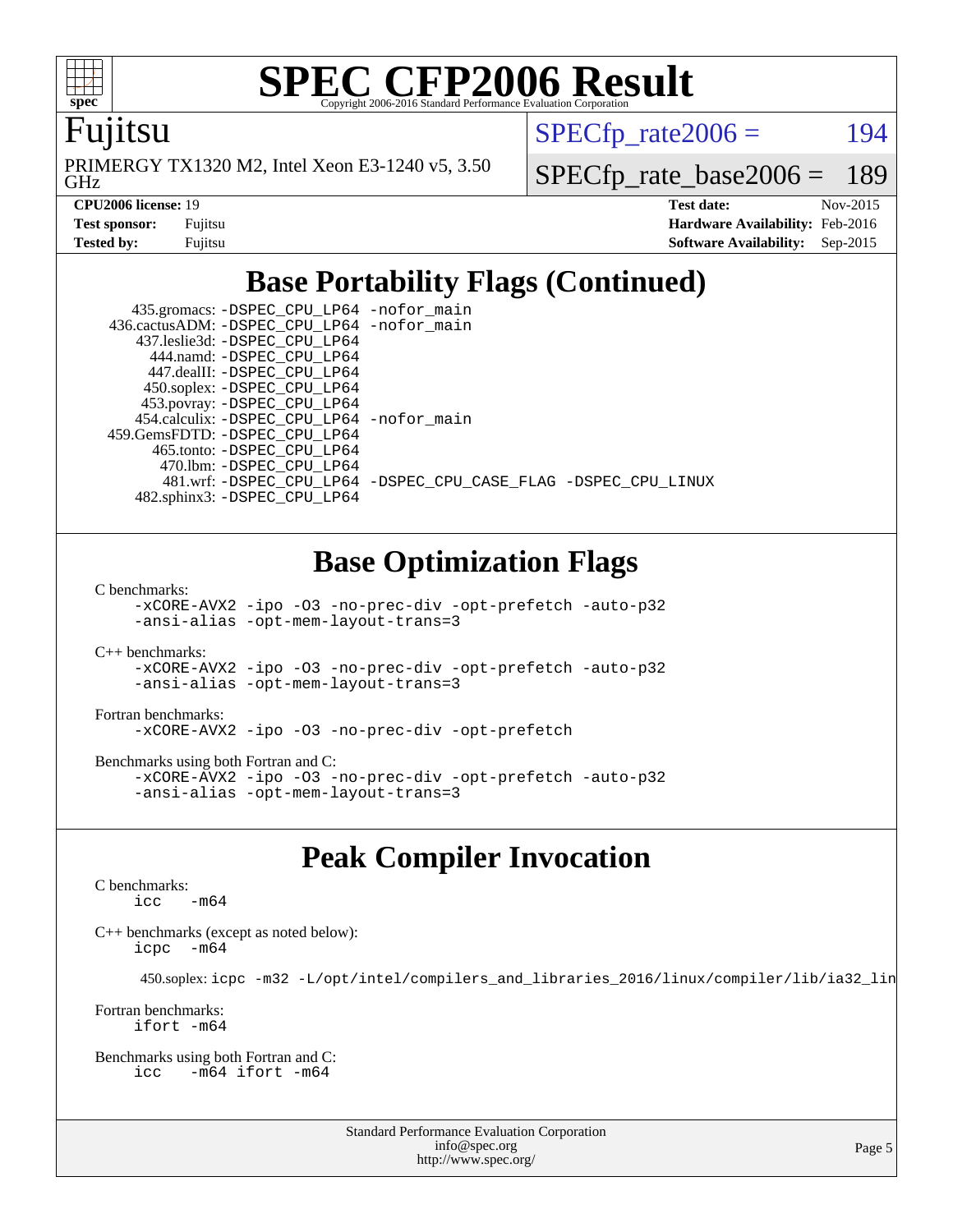

#### Fujitsu

GHz PRIMERGY TX1320 M2, Intel Xeon E3-1240 v5, 3.50  $SPECTp\_rate2006 = 194$ 

[SPECfp\\_rate\\_base2006 =](http://www.spec.org/auto/cpu2006/Docs/result-fields.html#SPECfpratebase2006) 189

**[CPU2006 license:](http://www.spec.org/auto/cpu2006/Docs/result-fields.html#CPU2006license)** 19 **[Test date:](http://www.spec.org/auto/cpu2006/Docs/result-fields.html#Testdate)** Nov-2015 **[Test sponsor:](http://www.spec.org/auto/cpu2006/Docs/result-fields.html#Testsponsor)** Fujitsu **[Hardware Availability:](http://www.spec.org/auto/cpu2006/Docs/result-fields.html#HardwareAvailability)** Feb-2016 **[Tested by:](http://www.spec.org/auto/cpu2006/Docs/result-fields.html#Testedby)** Fujitsu **[Software Availability:](http://www.spec.org/auto/cpu2006/Docs/result-fields.html#SoftwareAvailability)** Sep-2015

### **[Peak Portability Flags](http://www.spec.org/auto/cpu2006/Docs/result-fields.html#PeakPortabilityFlags)**

 410.bwaves: [-DSPEC\\_CPU\\_LP64](http://www.spec.org/cpu2006/results/res2016q1/cpu2006-20160111-38687.flags.html#suite_peakPORTABILITY410_bwaves_DSPEC_CPU_LP64) 416.gamess: [-DSPEC\\_CPU\\_LP64](http://www.spec.org/cpu2006/results/res2016q1/cpu2006-20160111-38687.flags.html#suite_peakPORTABILITY416_gamess_DSPEC_CPU_LP64) 433.milc: [-DSPEC\\_CPU\\_LP64](http://www.spec.org/cpu2006/results/res2016q1/cpu2006-20160111-38687.flags.html#suite_peakPORTABILITY433_milc_DSPEC_CPU_LP64) 434.zeusmp: [-DSPEC\\_CPU\\_LP64](http://www.spec.org/cpu2006/results/res2016q1/cpu2006-20160111-38687.flags.html#suite_peakPORTABILITY434_zeusmp_DSPEC_CPU_LP64) 435.gromacs: [-DSPEC\\_CPU\\_LP64](http://www.spec.org/cpu2006/results/res2016q1/cpu2006-20160111-38687.flags.html#suite_peakPORTABILITY435_gromacs_DSPEC_CPU_LP64) [-nofor\\_main](http://www.spec.org/cpu2006/results/res2016q1/cpu2006-20160111-38687.flags.html#user_peakLDPORTABILITY435_gromacs_f-nofor_main) 436.cactusADM: [-DSPEC\\_CPU\\_LP64](http://www.spec.org/cpu2006/results/res2016q1/cpu2006-20160111-38687.flags.html#suite_peakPORTABILITY436_cactusADM_DSPEC_CPU_LP64) [-nofor\\_main](http://www.spec.org/cpu2006/results/res2016q1/cpu2006-20160111-38687.flags.html#user_peakLDPORTABILITY436_cactusADM_f-nofor_main) 437.leslie3d: [-DSPEC\\_CPU\\_LP64](http://www.spec.org/cpu2006/results/res2016q1/cpu2006-20160111-38687.flags.html#suite_peakPORTABILITY437_leslie3d_DSPEC_CPU_LP64) 444.namd: [-DSPEC\\_CPU\\_LP64](http://www.spec.org/cpu2006/results/res2016q1/cpu2006-20160111-38687.flags.html#suite_peakPORTABILITY444_namd_DSPEC_CPU_LP64) 447.dealII: [-DSPEC\\_CPU\\_LP64](http://www.spec.org/cpu2006/results/res2016q1/cpu2006-20160111-38687.flags.html#suite_peakPORTABILITY447_dealII_DSPEC_CPU_LP64) 450.soplex: [-D\\_FILE\\_OFFSET\\_BITS=64](http://www.spec.org/cpu2006/results/res2016q1/cpu2006-20160111-38687.flags.html#user_peakPORTABILITY450_soplex_file_offset_bits_64_438cf9856305ebd76870a2c6dc2689ab) 453.povray: [-DSPEC\\_CPU\\_LP64](http://www.spec.org/cpu2006/results/res2016q1/cpu2006-20160111-38687.flags.html#suite_peakPORTABILITY453_povray_DSPEC_CPU_LP64) 454.calculix: [-DSPEC\\_CPU\\_LP64](http://www.spec.org/cpu2006/results/res2016q1/cpu2006-20160111-38687.flags.html#suite_peakPORTABILITY454_calculix_DSPEC_CPU_LP64) [-nofor\\_main](http://www.spec.org/cpu2006/results/res2016q1/cpu2006-20160111-38687.flags.html#user_peakLDPORTABILITY454_calculix_f-nofor_main) 459.GemsFDTD: [-DSPEC\\_CPU\\_LP64](http://www.spec.org/cpu2006/results/res2016q1/cpu2006-20160111-38687.flags.html#suite_peakPORTABILITY459_GemsFDTD_DSPEC_CPU_LP64) 465.tonto: [-DSPEC\\_CPU\\_LP64](http://www.spec.org/cpu2006/results/res2016q1/cpu2006-20160111-38687.flags.html#suite_peakPORTABILITY465_tonto_DSPEC_CPU_LP64) 470.lbm: [-DSPEC\\_CPU\\_LP64](http://www.spec.org/cpu2006/results/res2016q1/cpu2006-20160111-38687.flags.html#suite_peakPORTABILITY470_lbm_DSPEC_CPU_LP64) 481.wrf: [-DSPEC\\_CPU\\_LP64](http://www.spec.org/cpu2006/results/res2016q1/cpu2006-20160111-38687.flags.html#suite_peakPORTABILITY481_wrf_DSPEC_CPU_LP64) [-DSPEC\\_CPU\\_CASE\\_FLAG](http://www.spec.org/cpu2006/results/res2016q1/cpu2006-20160111-38687.flags.html#b481.wrf_peakCPORTABILITY_DSPEC_CPU_CASE_FLAG) [-DSPEC\\_CPU\\_LINUX](http://www.spec.org/cpu2006/results/res2016q1/cpu2006-20160111-38687.flags.html#b481.wrf_peakCPORTABILITY_DSPEC_CPU_LINUX) 482.sphinx3: [-DSPEC\\_CPU\\_LP64](http://www.spec.org/cpu2006/results/res2016q1/cpu2006-20160111-38687.flags.html#suite_peakPORTABILITY482_sphinx3_DSPEC_CPU_LP64)

### **[Peak Optimization Flags](http://www.spec.org/auto/cpu2006/Docs/result-fields.html#PeakOptimizationFlags)**

[C benchmarks](http://www.spec.org/auto/cpu2006/Docs/result-fields.html#Cbenchmarks):

 433.milc: basepeak = yes  $470.1$ bm: basepeak = yes  $482$ .sphinx3: basepeak = yes

#### [C++ benchmarks:](http://www.spec.org/auto/cpu2006/Docs/result-fields.html#CXXbenchmarks)

 444.namd: [-xCORE-AVX2](http://www.spec.org/cpu2006/results/res2016q1/cpu2006-20160111-38687.flags.html#user_peakPASS2_CXXFLAGSPASS2_LDFLAGS444_namd_f-xAVX2_5f5fc0cbe2c9f62c816d3e45806c70d7)(pass 2) [-prof-gen:threadsafe](http://www.spec.org/cpu2006/results/res2016q1/cpu2006-20160111-38687.flags.html#user_peakPASS1_CXXFLAGSPASS1_LDFLAGS444_namd_prof_gen_21a26eb79f378b550acd7bec9fe4467a)(pass 1)  $-i\text{po}(pass 2) -03(pass 2) -no-prec-div(pass 2)$  $-i\text{po}(pass 2) -03(pass 2) -no-prec-div(pass 2)$  $-i\text{po}(pass 2) -03(pass 2) -no-prec-div(pass 2)$ [-par-num-threads=1](http://www.spec.org/cpu2006/results/res2016q1/cpu2006-20160111-38687.flags.html#user_peakPASS1_CXXFLAGSPASS1_LDFLAGS444_namd_par_num_threads_786a6ff141b4e9e90432e998842df6c2)(pass 1) [-opt-mem-layout-trans=3](http://www.spec.org/cpu2006/results/res2016q1/cpu2006-20160111-38687.flags.html#user_peakPASS2_CXXFLAGS444_namd_f-opt-mem-layout-trans_a7b82ad4bd7abf52556d4961a2ae94d5)(pass 2) [-prof-use](http://www.spec.org/cpu2006/results/res2016q1/cpu2006-20160111-38687.flags.html#user_peakPASS2_CXXFLAGSPASS2_LDFLAGS444_namd_prof_use_bccf7792157ff70d64e32fe3e1250b55)(pass 2) [-fno-alias](http://www.spec.org/cpu2006/results/res2016q1/cpu2006-20160111-38687.flags.html#user_peakCXXOPTIMIZE444_namd_f-no-alias_694e77f6c5a51e658e82ccff53a9e63a) [-auto-ilp32](http://www.spec.org/cpu2006/results/res2016q1/cpu2006-20160111-38687.flags.html#user_peakCXXOPTIMIZE444_namd_f-auto-ilp32)

447.dealII: basepeak = yes

 450.soplex: [-xCORE-AVX2](http://www.spec.org/cpu2006/results/res2016q1/cpu2006-20160111-38687.flags.html#user_peakPASS2_CXXFLAGSPASS2_LDFLAGS450_soplex_f-xAVX2_5f5fc0cbe2c9f62c816d3e45806c70d7)(pass 2) [-prof-gen:threadsafe](http://www.spec.org/cpu2006/results/res2016q1/cpu2006-20160111-38687.flags.html#user_peakPASS1_CXXFLAGSPASS1_LDFLAGS450_soplex_prof_gen_21a26eb79f378b550acd7bec9fe4467a)(pass 1)  $-i\text{po}(pass 2) -\tilde{O}3(pass 2)$  -no- $\bar{p}rec-div(pass 2)$ [-par-num-threads=1](http://www.spec.org/cpu2006/results/res2016q1/cpu2006-20160111-38687.flags.html#user_peakPASS1_CXXFLAGSPASS1_LDFLAGS450_soplex_par_num_threads_786a6ff141b4e9e90432e998842df6c2)(pass 1) [-opt-mem-layout-trans=3](http://www.spec.org/cpu2006/results/res2016q1/cpu2006-20160111-38687.flags.html#user_peakPASS2_CXXFLAGS450_soplex_f-opt-mem-layout-trans_a7b82ad4bd7abf52556d4961a2ae94d5)(pass 2) [-prof-use](http://www.spec.org/cpu2006/results/res2016q1/cpu2006-20160111-38687.flags.html#user_peakPASS2_CXXFLAGSPASS2_LDFLAGS450_soplex_prof_use_bccf7792157ff70d64e32fe3e1250b55)(pass 2) [-opt-malloc-options=3](http://www.spec.org/cpu2006/results/res2016q1/cpu2006-20160111-38687.flags.html#user_peakOPTIMIZE450_soplex_f-opt-malloc-options_13ab9b803cf986b4ee62f0a5998c2238)

```
 453.povray: -xCORE-AVX2(pass 2) -prof-gen:threadsafe(pass 1)
-no-prec-div(pass 2)-par-num-threads=1(pass 1) -opt-mem-layout-trans=3(pass 2)
-prof-use(pass 2) -unroll4 -ansi-alias
```
Continued on next page

```
Standard Performance Evaluation Corporation
      info@spec.org
   http://www.spec.org/
```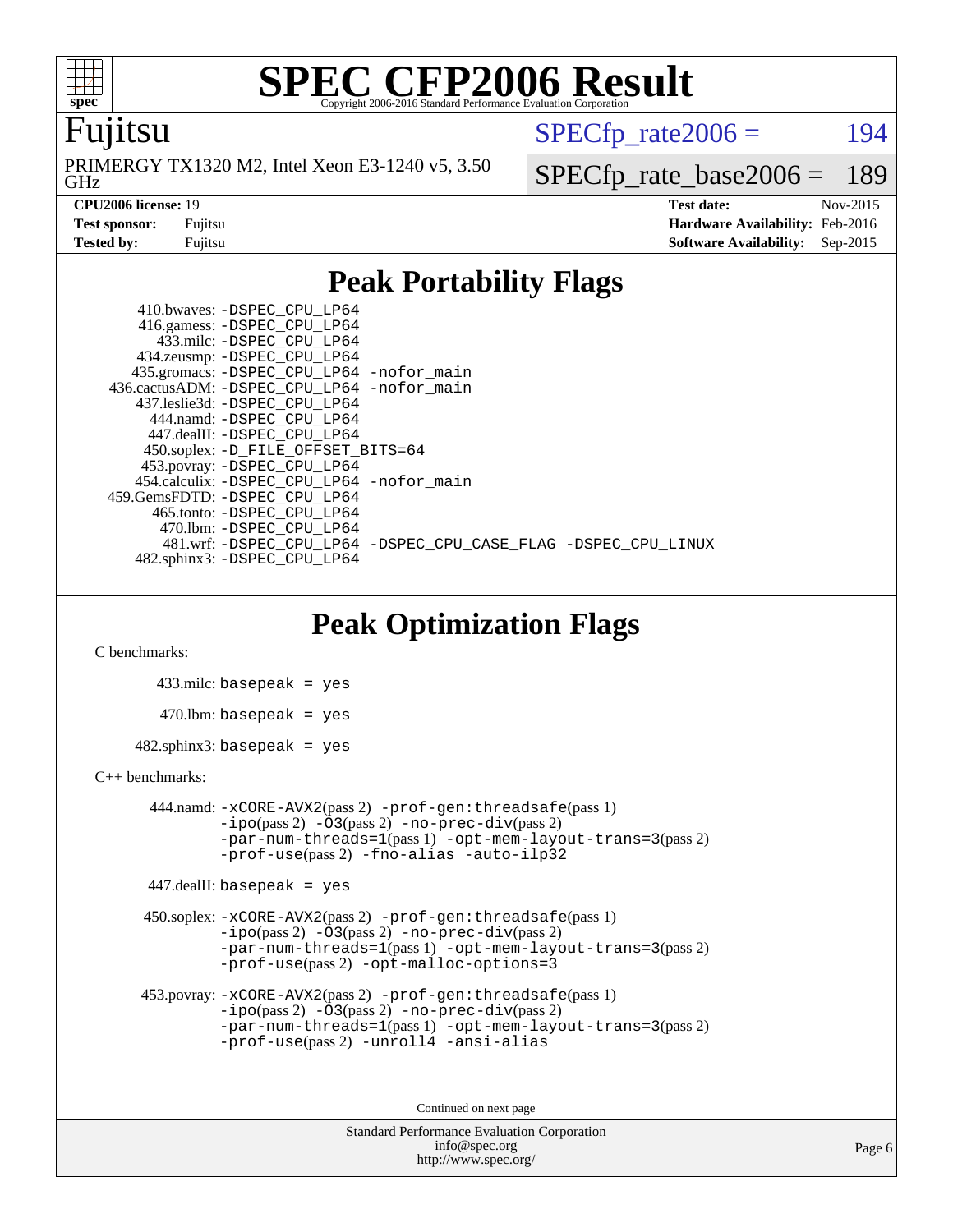

Fujitsu

GHz PRIMERGY TX1320 M2, Intel Xeon E3-1240 v5, 3.50  $SPECTp\_rate2006 = 194$ 

[SPECfp\\_rate\\_base2006 =](http://www.spec.org/auto/cpu2006/Docs/result-fields.html#SPECfpratebase2006) 189

**[CPU2006 license:](http://www.spec.org/auto/cpu2006/Docs/result-fields.html#CPU2006license)** 19 **[Test date:](http://www.spec.org/auto/cpu2006/Docs/result-fields.html#Testdate)** Nov-2015 **[Test sponsor:](http://www.spec.org/auto/cpu2006/Docs/result-fields.html#Testsponsor)** Fujitsu **[Hardware Availability:](http://www.spec.org/auto/cpu2006/Docs/result-fields.html#HardwareAvailability)** Feb-2016 **[Tested by:](http://www.spec.org/auto/cpu2006/Docs/result-fields.html#Testedby)** Fujitsu **[Software Availability:](http://www.spec.org/auto/cpu2006/Docs/result-fields.html#SoftwareAvailability)** Sep-2015

# **[Peak Optimization Flags \(Continued\)](http://www.spec.org/auto/cpu2006/Docs/result-fields.html#PeakOptimizationFlags)**

[Fortran benchmarks](http://www.spec.org/auto/cpu2006/Docs/result-fields.html#Fortranbenchmarks):

 $410.bwaves: basepeak = yes$  416.gamess: [-xCORE-AVX2](http://www.spec.org/cpu2006/results/res2016q1/cpu2006-20160111-38687.flags.html#user_peakPASS2_FFLAGSPASS2_LDFLAGS416_gamess_f-xAVX2_5f5fc0cbe2c9f62c816d3e45806c70d7)(pass 2) [-prof-gen:threadsafe](http://www.spec.org/cpu2006/results/res2016q1/cpu2006-20160111-38687.flags.html#user_peakPASS1_FFLAGSPASS1_LDFLAGS416_gamess_prof_gen_21a26eb79f378b550acd7bec9fe4467a)(pass 1)  $-i\text{po}(pass 2) -03(pass 2) -no-prec-div(pass 2)$  $-i\text{po}(pass 2) -03(pass 2) -no-prec-div(pass 2)$  $-i\text{po}(pass 2) -03(pass 2) -no-prec-div(pass 2)$ [-par-num-threads=1](http://www.spec.org/cpu2006/results/res2016q1/cpu2006-20160111-38687.flags.html#user_peakPASS1_FFLAGSPASS1_LDFLAGS416_gamess_par_num_threads_786a6ff141b4e9e90432e998842df6c2)(pass 1) [-prof-use](http://www.spec.org/cpu2006/results/res2016q1/cpu2006-20160111-38687.flags.html#user_peakPASS2_FFLAGSPASS2_LDFLAGS416_gamess_prof_use_bccf7792157ff70d64e32fe3e1250b55)(pass 2) [-unroll2](http://www.spec.org/cpu2006/results/res2016q1/cpu2006-20160111-38687.flags.html#user_peakOPTIMIZE416_gamess_f-unroll_784dae83bebfb236979b41d2422d7ec2) [-inline-level=0](http://www.spec.org/cpu2006/results/res2016q1/cpu2006-20160111-38687.flags.html#user_peakOPTIMIZE416_gamess_f-inline-level_318d07a09274ad25e8d15dbfaa68ba50) [-scalar-rep-](http://www.spec.org/cpu2006/results/res2016q1/cpu2006-20160111-38687.flags.html#user_peakOPTIMIZE416_gamess_f-disablescalarrep_abbcad04450fb118e4809c81d83c8a1d) 434.zeusmp: basepeak = yes 437.leslie3d: basepeak = yes 459.GemsFDTD: basepeak = yes 465.tonto: [-xCORE-AVX2](http://www.spec.org/cpu2006/results/res2016q1/cpu2006-20160111-38687.flags.html#user_peakPASS2_FFLAGSPASS2_LDFLAGS465_tonto_f-xAVX2_5f5fc0cbe2c9f62c816d3e45806c70d7)(pass 2) [-prof-gen:threadsafe](http://www.spec.org/cpu2006/results/res2016q1/cpu2006-20160111-38687.flags.html#user_peakPASS1_FFLAGSPASS1_LDFLAGS465_tonto_prof_gen_21a26eb79f378b550acd7bec9fe4467a)(pass 1)  $-ipo(pass 2)$  $-ipo(pass 2)$   $-03(pass 2)$   $-no-prec-div(pass 2)$  $-no-prec-div(pass 2)$ [-par-num-threads=1](http://www.spec.org/cpu2006/results/res2016q1/cpu2006-20160111-38687.flags.html#user_peakPASS1_FFLAGSPASS1_LDFLAGS465_tonto_par_num_threads_786a6ff141b4e9e90432e998842df6c2)(pass 1) [-prof-use](http://www.spec.org/cpu2006/results/res2016q1/cpu2006-20160111-38687.flags.html#user_peakPASS2_FFLAGSPASS2_LDFLAGS465_tonto_prof_use_bccf7792157ff70d64e32fe3e1250b55)(pass 2) [-unroll4](http://www.spec.org/cpu2006/results/res2016q1/cpu2006-20160111-38687.flags.html#user_peakOPTIMIZE465_tonto_f-unroll_4e5e4ed65b7fd20bdcd365bec371b81f) [-auto](http://www.spec.org/cpu2006/results/res2016q1/cpu2006-20160111-38687.flags.html#user_peakOPTIMIZE465_tonto_f-auto) [-inline-calloc](http://www.spec.org/cpu2006/results/res2016q1/cpu2006-20160111-38687.flags.html#user_peakOPTIMIZE465_tonto_f-inline-calloc) [-opt-malloc-options=3](http://www.spec.org/cpu2006/results/res2016q1/cpu2006-20160111-38687.flags.html#user_peakOPTIMIZE465_tonto_f-opt-malloc-options_13ab9b803cf986b4ee62f0a5998c2238) [Benchmarks using both Fortran and C](http://www.spec.org/auto/cpu2006/Docs/result-fields.html#BenchmarksusingbothFortranandC): 435.gromacs: [-xCORE-AVX2](http://www.spec.org/cpu2006/results/res2016q1/cpu2006-20160111-38687.flags.html#user_peakPASS2_CFLAGSPASS2_FFLAGSPASS2_LDFLAGS435_gromacs_f-xAVX2_5f5fc0cbe2c9f62c816d3e45806c70d7)(pass 2) [-prof-gen:threadsafe](http://www.spec.org/cpu2006/results/res2016q1/cpu2006-20160111-38687.flags.html#user_peakPASS1_CFLAGSPASS1_FFLAGSPASS1_LDFLAGS435_gromacs_prof_gen_21a26eb79f378b550acd7bec9fe4467a)(pass 1) [-ipo](http://www.spec.org/cpu2006/results/res2016q1/cpu2006-20160111-38687.flags.html#user_peakPASS2_CFLAGSPASS2_FFLAGSPASS2_LDFLAGS435_gromacs_f-ipo)(pass 2) [-O3](http://www.spec.org/cpu2006/results/res2016q1/cpu2006-20160111-38687.flags.html#user_peakPASS2_CFLAGSPASS2_FFLAGSPASS2_LDFLAGS435_gromacs_f-O3)(pass 2) [-no-prec-div](http://www.spec.org/cpu2006/results/res2016q1/cpu2006-20160111-38687.flags.html#user_peakPASS2_CFLAGSPASS2_FFLAGSPASS2_LDFLAGS435_gromacs_f-no-prec-div)(pass 2) [-par-num-threads=1](http://www.spec.org/cpu2006/results/res2016q1/cpu2006-20160111-38687.flags.html#user_peakPASS1_CFLAGSPASS1_FFLAGSPASS1_LDFLAGS435_gromacs_par_num_threads_786a6ff141b4e9e90432e998842df6c2)(pass 1) [-opt-mem-layout-trans=3](http://www.spec.org/cpu2006/results/res2016q1/cpu2006-20160111-38687.flags.html#user_peakPASS2_CFLAGS435_gromacs_f-opt-mem-layout-trans_a7b82ad4bd7abf52556d4961a2ae94d5)(pass 2) [-prof-use](http://www.spec.org/cpu2006/results/res2016q1/cpu2006-20160111-38687.flags.html#user_peakPASS2_CFLAGSPASS2_FFLAGSPASS2_LDFLAGS435_gromacs_prof_use_bccf7792157ff70d64e32fe3e1250b55)(pass 2) [-opt-prefetch](http://www.spec.org/cpu2006/results/res2016q1/cpu2006-20160111-38687.flags.html#user_peakOPTIMIZE435_gromacs_f-opt-prefetch) [-auto-ilp32](http://www.spec.org/cpu2006/results/res2016q1/cpu2006-20160111-38687.flags.html#user_peakCOPTIMIZE435_gromacs_f-auto-ilp32)  $436.cactusADM:basepeak = yes$  454.calculix: basepeak = yes  $481.$ wrf: basepeak = yes The flags files that were used to format this result can be browsed at <http://www.spec.org/cpu2006/flags/Intel-ic16.0-official-linux64.html> <http://www.spec.org/cpu2006/flags/Fujitsu-Platform-Settings-V1.2-HSW-RevA.html> You can also download the XML flags sources by saving the following links: <http://www.spec.org/cpu2006/flags/Intel-ic16.0-official-linux64.xml> <http://www.spec.org/cpu2006/flags/Fujitsu-Platform-Settings-V1.2-HSW-RevA.xml>